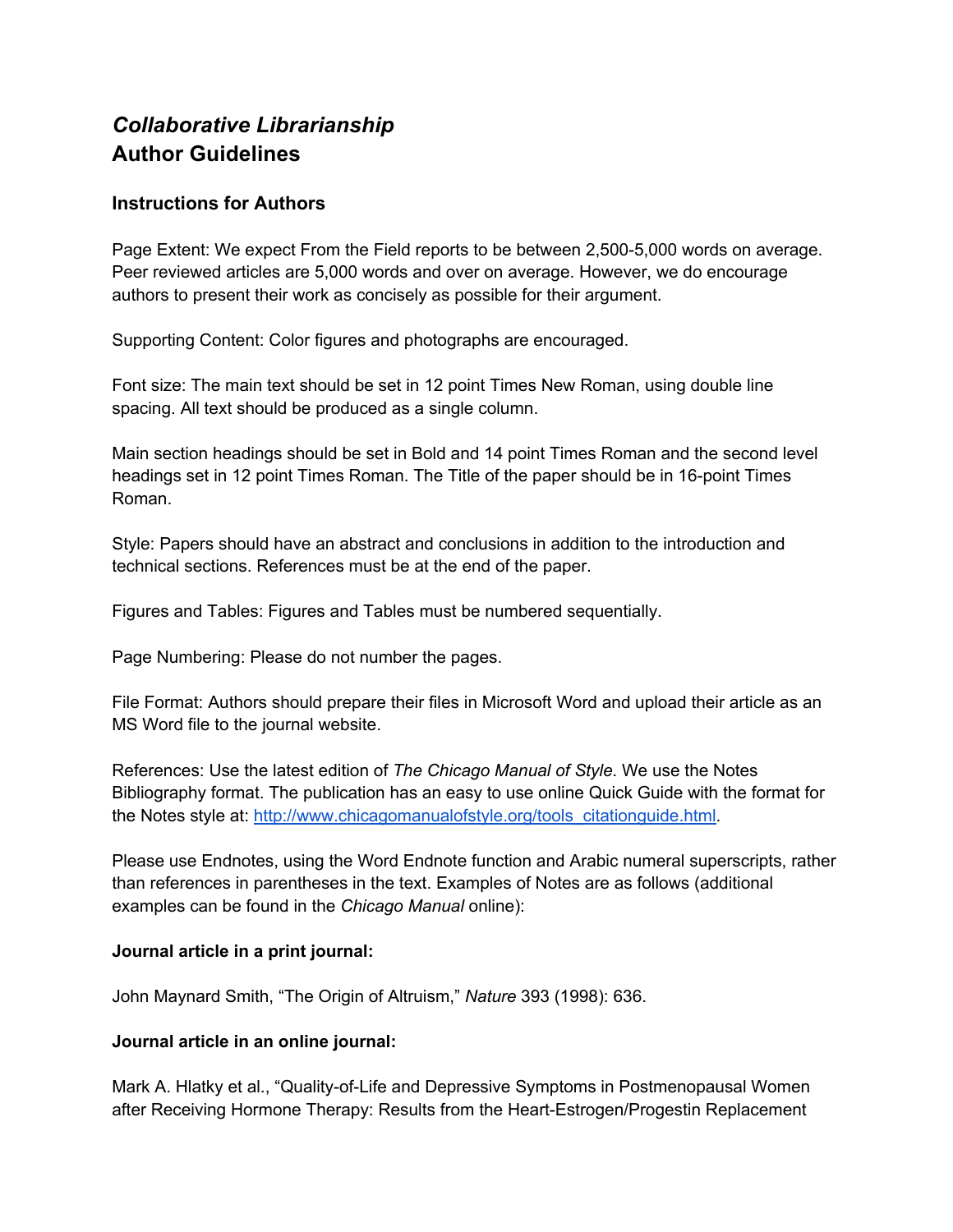Study (HERS) Trial." *Journal of the American Medical Association* 287, no. 5 (202), http://jama.ama.org/issues/v287n5/rfull/joc10108.html#aainfo.

#### **Book, one author:**

Wendy Doniger, *Splitting the Difference* (Chicago: University of Chicago Press, 1999), 65.

### **Book, two – three authors:**

Guy Cowlishaw and Robin Dunbar, *Primate Conservation Biology* (Chicago: University of Chicago Press, 2000), 104-7.

### **Book, four or more authors:**

Edward O. Laumann et al., *The Social Organization of Sexuality: Sexual Practices in the United States* (Chicago: University of Chicago Press, 1994), 262.

### **Book, editor, translator or compiler instead of author:**

Richmond Lattimore, trans., *The Iliad of Homer* (Chicago: University of Chicago Press, 1951), 91-92.

### **Book, editor, translator, or compiler in addition to author:**

Yves Bonnefoy, *New and Selected Poems*, ed. John Naughton and Anthony Rudolf (Chicago: University of Chicago Press, 1995), 22.

### **Chapter or other part of a book:**

Andrew Wiese, "'The House I Live In': Race, Class, and African American Suburban Dreams in the Postwar United States," in *The New Suburban History*, ed. Kevin M. Kruse and Thomas J. Sugrue (Chicago: University of Chicago Press, 2006), 101-2.

### **Book published electronically:**

Philip B. Kurland and Ralph Lerner, eds. *The Founders' Constitution* (Chicago: University of Chicago Press, 1987), http://press-pubs.uchicago..edu/founders/ (accessed June 27, 2006).

### **Thesis or dissertation:**

M. Amundin, "Click Repetition Rate Patterns in Communicative Sounds from the Harbour Porpoise, Phocoena phocoena" (PhD diss., Stockholm University, 1991), 22-29, 35.

### **Paper presented at a meeting or conference:**